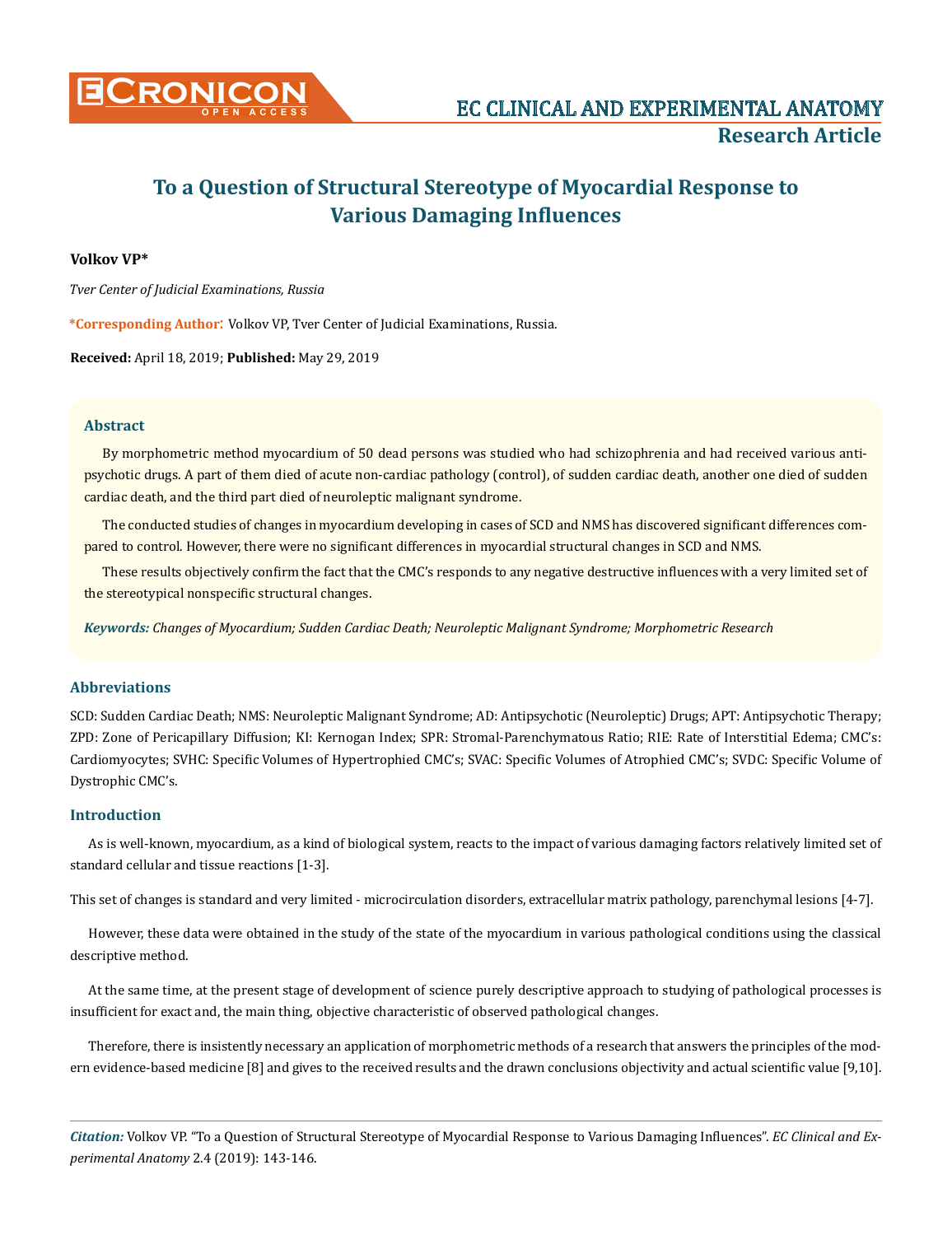Based on the above, it is of some interest to study the response of the myocardium to various stress situations (for example, the onset SCD and/or the development of NMS) with the help of morphometric research method in order to clarify the level of stereotyping of structural changes.

### **Materials and Methods**

As a model changes in the myocardium in such acute pathological conditions associated with the side cardiotoxic effects antipsychotic drugs as the onset of sudden cardiac death and the development of neuroleptic malignant syndrome were considered.

The myocardium of 50 dead patients with schizophrenia (men - 31, women - 19; age from 26 to 6 years) was studied by a morphometric method of research.

During their lives the patients had received various AD in quantities corresponding to the therapeutic standard; these medicines had often received in combination with each other. The duration of APT had ranged from six months to 20 years or more.

The criteria of an exception were coronary heart disease, the expressed signs of a metabolic syndrome (the increased body weight, arterial hypertension, and a diabetes mellitus), a chronic pulmonary pathology with hypertension in a small circle of blood circulation, heart defects, a cachexia.

The material of study had divided into the three groups: I (control) - 20 patients without any heart pathology who died of acute noncardiac causes; II - 13 patients in whom SCD was found; III - 17 lethal cases of NMS without concomitant heart diseases.

Myocardium slices from various departments of the left ventricle were filled in paraffin, cuts were painted by hematoxylin and eoziny. Respective objects were studied in 10 different fields of microscope, with necessary magnifications with the help of an ocular micrometer, the point count method was also used [9, 10]. Such parameters as ZPD, KI, SPR, and RIE were calculated. Karyometry and cytometry of CMC's were performed, SVHC, SVAC, and - by the method of polarization microscopy - SVDC were determined. The above-named parameters describe a condition of three structural components of myocardium: of microvasculature (ZPD and KI), intercellular matrix (SPR and RIE), and parenchyma (SVHC, SVAC, and SVDC).

The received results were statistically processed by the nonparametric Mann-Whitney U-test with significance level of 5%.

Analysis of data has been conducted in two directions. First, the changes of myocardium microstructure were traced in the cases of SCD and NMS in comparison with the group I (comparison of groups I-II and I-III). Second, the same study were conducted on patients with SCD and NMS (comparison of groups II-III).

## **Results**

| <b>Groups</b>  | <b>Microvasculature</b> |         | <b>Intercellular Matrix</b> |            | <b>Cardiomyocytes</b> |             |             |
|----------------|-------------------------|---------|-----------------------------|------------|-----------------------|-------------|-------------|
|                | <b>ZPD</b>              | KI      | <b>SPR</b>                  | <b>RIE</b> | <b>SVHC</b>           | <b>SVAC</b> | <b>SVDC</b> |
| I APT          | 128.5                   | 1.42    | 10.3                        | 9.8        | 16.9                  | 8.4         | 5.7         |
| II SCD         | $176.1*$                | $1.27*$ | 9.1                         | $34.8*$    | 15.1                  | 8.6         | $28.1*$     |
| <b>III NMS</b> | $177.5*$                | 1.48    | 7.8                         | $33.4*$    | 8.9                   | 7.6         | 17.8*       |

*Table 1: Morphometric indicators of a myocardium. Note: \*: Statistically significant differences with group I.* 144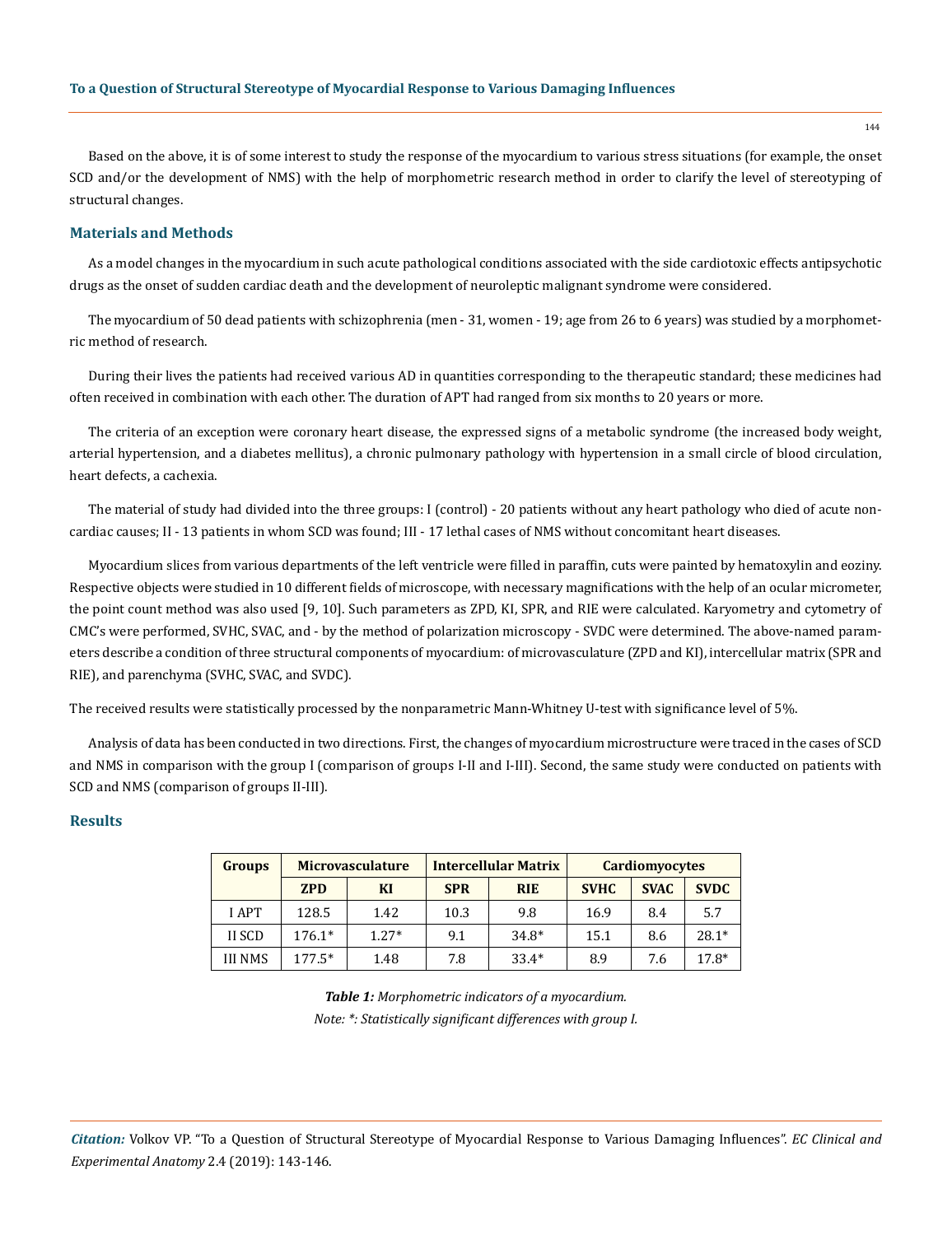The changes which develop in the case of SCD (comparison of I-II groups) had an acute character. They serve as a reflection of the statistically significant (p <0.05) shifts was compared to control of the corresponding quantitative parameters: decrease in KI, the seeming increase in ZPD, RIE and SVDC.

Development of NMS was accompanied by statistically significant deviations of such parameters as ZPD, RIE, SVDC (comparison of I-III groups). A reliable negative dynamics like in the cases of SCD was observed.

## **Discussion**

Myocardium morphology of the patients who received AD are strongly affected both by SCD and NMS [4,7,10-12].

After sudden cardiac death the considerable acute disturbances of microcirculation in the form of paresis of myocardium microvessels are observed, the decrease of value of KI is an evidence of it. It causes the onset of tissue hypoxia with a subsequent increase of permeability of walls of capillary network and with a growth of interstitial edema (apparent increase of RIE). The edema promotes the disconnection of nutritional capillaries and CMC's (growth of ZPD) [13] what seriously impairs the trophism of the latter and is a cause of a quick development of intracellular dystrophic processes (increase of SVDC) [10,13].

The described changes are the material basis of electrical instability of myocardium and it is fraught with development of severe rhythm disturbances and SCD [11,12,14].

Myocardial injuries in course of NMS are a relatively acute process too and are characterized by serious disturbances of microcirculation, interstitial edema and apparent dystrophic degenerative changes of CMC's.

Thus, when SCD occurs and/or NMS manifests itself in mentally ill patients pathomorphological changes in myocardium are a standard and rather limited set of disturbances of all its structural components and these disturbances arise acutely. At the same time the reactivity of myocardium is on a quite high level.

#### **Conclusion**

The conducted morphometric studies of changes in myocardium developing in cases of SCD and NMS has discovered significant differences compared to control.

In these two sharply developing pathological conditions (SCD and NMS), structural myocardial damage is also characterized by acute microcirculation disorders, interstitial edema, and dystrophic-degenerative changes in CMC.

On the other hand, there were no significant differences in myocardial structural changes in SCD and NMS.

These results objectively confirm the fact that the CMC's responds to any negative destructive influences with a very limited set of the stereotypical nonspecific structural changes.

#### **Bibliography**

- 1. Volkov VP. "Morphometric approach to the assessment of cardiac disease". In: Modern medicine: 102 current issues: collection of articles in mater. XIX international. highest level. science. prakt. Conf. Novosibirsk, SibAK Publ (2013): 13-19.
- 2. Nepomnyashchih LM. "Morphogenesis of the most important general pathological processes in the heart". Novosibirsk, Nauka Publication (1991): 352.
- 3. Paukov VS and Frolov VA. "Elements of the theory of heart pathology". Moscow, Medicine Publication (1982): 270.
- 4. Volkov VP. "Morphological bases of sudden cardiac death of patients with schizophrenia". In: Volkov VP (ed.). Morphological bases of pathology: monograph. Novosibirsk, SibAK Publication (2015): 30-57.
- 5. Volkov VP. "Quantitative pathomorphology of specific dilated cardiomyopathies". Tver, Triada Publication (2016): 132.

145